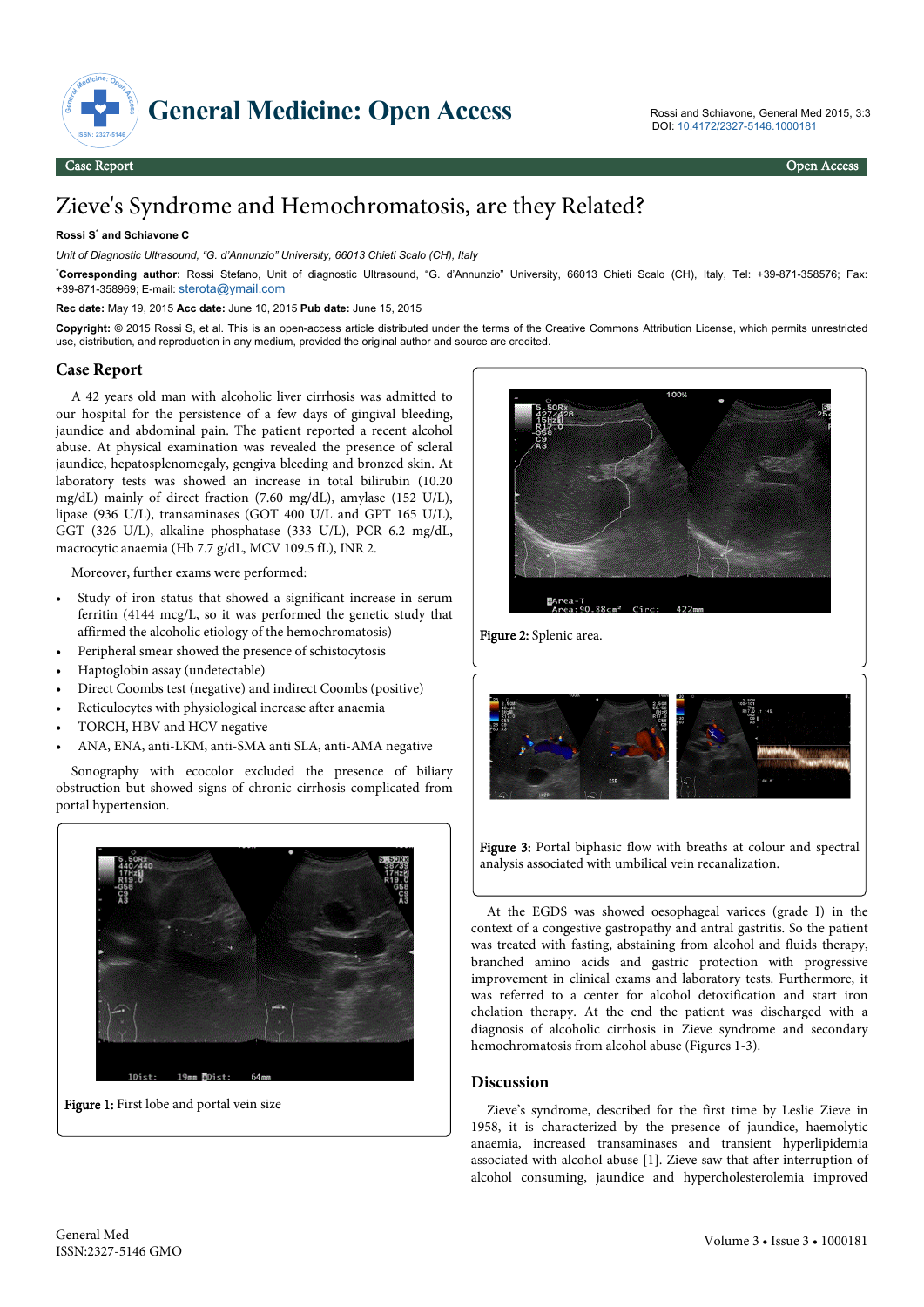quickly. There aren't pathognomonic symptoms or clinical signs of the syndrome, so it is difficult to recognize this disease. A further cause for underdiagnosing of this illness may be that hyperlipidemic status rapidly decreases after stop alcohol intaken.

Some authors showed that hyperlipidemia stopped before the appearance of haemolysis that is caused by an acquired deficiency of pyruvate kinase blood red cells's. This finding is absent in patient with alcoholic chirrosis uncomplicated from haemolysis [2,3]. We have shown a case of Zieve syndrome without hyperlipidemia because the patient was being treated with simvastatina 40 mg. This therapy was set few years before in another hospital admission where he showed, after an alcohol abuse, the same clinical and laboratory findings but this time associated with hyperlipemia (total cholesterol 210 mg/dL).

Zieve's syndrome can occur, also, in patients with or without preexistent alcohol liver damage. The diagnosis requires exclusion of viral, autoimmune hepatitis and biliary obstruction; negativity of serologic and autoimmune markers. Hemochromatosis is an abnormal accumulation of iron in parenchymal organs of the body that leads, if not treated to organ dysfunction [4,5]. Iron overload syndromes are divided into two main groups (Tables 1 and 2).

| <b>HFE related hemochromatosis</b><br>(Type 1)                                                          | Primary                                                                                           |
|---------------------------------------------------------------------------------------------------------|---------------------------------------------------------------------------------------------------|
|                                                                                                         | C282Y/C282Y                                                                                       |
|                                                                                                         | C282Y/H63D                                                                                        |
|                                                                                                         | mutations Non-HFE related<br>Other HFE<br>Juvenile<br>hemochromatosis<br>Hemochromatosis (Type 2) |
|                                                                                                         | Type 2A - Hemojuvelin mutations                                                                   |
|                                                                                                         | Type 2B - Hepcidin mutations                                                                      |
| Transferrin<br>$\mathbf{2}$<br>receptor<br>hemochromatosis (Type<br>3)<br>Ferroportin diseases (Type 4) |                                                                                                   |
|                                                                                                         | Classical                                                                                         |
|                                                                                                         | Nonclassical                                                                                      |

Table 1: Iron overload syndromes – Primary.

|                                    | Secondary                              |
|------------------------------------|----------------------------------------|
| Iron-loading<br>anemias            |                                        |
|                                    | Thalassemic syndromes (b Thalassaemia) |
|                                    | Sideroblastic Anaemias                 |
|                                    | Chronic Haemolytic Anaemia             |
|                                    | Aplastic Anaemia                       |
|                                    | Pyruvate Kinase Deficiency             |
| <b>Chronic</b><br>liver<br>disease |                                        |
|                                    | Hepatitis C infection                  |
|                                    | Porphyria Cutanea Tarda                |

|                      | Alcoholic liver disease    |
|----------------------|----------------------------|
|                      | NAFLD latrogenic           |
|                      | Red Blood cell transfusion |
|                      | Long-term haemodialysis    |
| <b>Miscellaneous</b> |                            |
|                      | Aceruloplasminaemia        |
|                      | African iron overload      |
|                      | Neonatal iron overload     |

#### Table 2: Iron overload syndromes – Secondary.

Hemochromatosis is still underdiagnosed by clinicians because it is considered a rare disorder. The majority of patients with hemochromatosis appear asymptomatically but when they become symptomatic may present with: fatigue, right upper quadrant abdominal pain, arthralgias, (typically of the second and third metacarpophalangeal joints), chondrocalcinosis, impotence, decreased libido, and symptoms of heart failure or diabetes. Physical findings depends of organ damage: an enlarged liver, signs of cirrhosis, testicular atrophy, diabetes, congestive heart failure, skin pigmentation, changes of porphyria cutanea tarda, and arthritis [6].

At physical examination, our patient showed with bronzed skin and clinical signs of liver cirrhosis (hepatosplenomegaly, eversion of the umbilicus, ascites, thrombocytopenia), which added to the results of laboratory tests, induced us to suspect the diagnosis of alcoholic hemochromatosis, later confirmed by genetic testing. In fact, the diagnosis of hemochromatosis is based on evidence of increased iron stores, demonstrated by elevated serum ferritin levels, which reflects an increase in hepatic iron content.

The hereditary hemochromatosis can be defined genotypically by the familial occurrence of iron overload associated with some genetic mutation (C282Y homozygosity or C282Y/H63D compound heterozygosity). Liver biopsy should be considered only for demonstrate the presence or absence of advanced fibrosis or cirrhosis, which does have prognostic value.

The treatment of hemochromatosis is based on the removal of iron excess that can be made with phlebotomy or with the use of chelating drugs.

## **Conclusions**

Zieve's syndrome is a rare condition characterized by haemolytic anaemia, jaundice and hyperlipidemia after alcohol abuse in patients with chronic liver disease [3]. So, in these patients, it must be considered in the differential diagnosis of certain unknown liver injury, haemolysis or hemorragias.

The relation between liver iron stores and alcoholic liver disease is well demonstrated since the 1964, and hemochromatosis is believed to be a particular manifestation of alcoholic cirrhosis [7,8]. The liver iron surplus is an independent risk factor for fibrosis, while in alcoholic cirrhosis the accumulated liver iron concentrations correlate inversely with patient survival. It is known that serum iron and ferritin increase linearly with daily alcohol consumption [9].